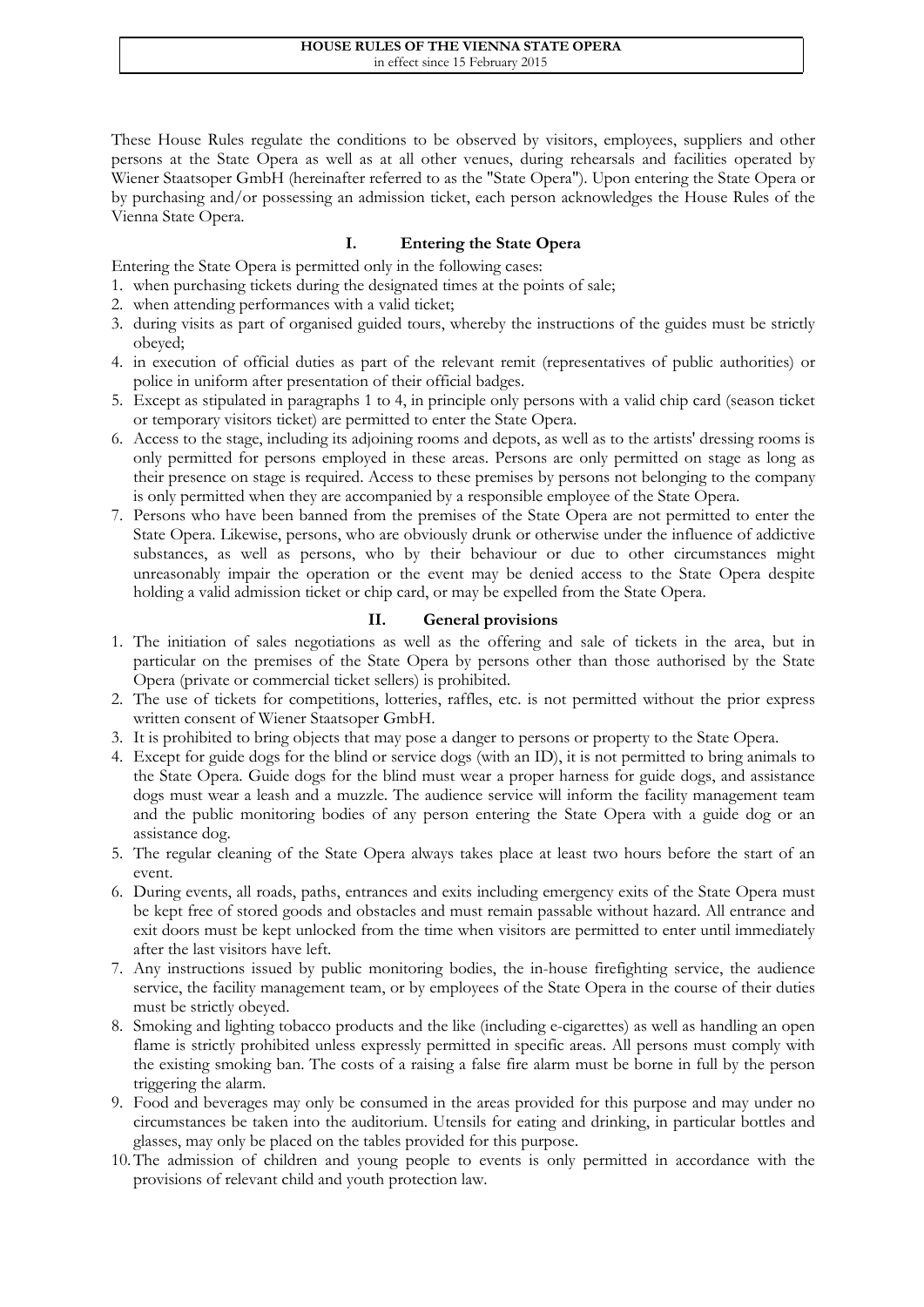- 11.During rehearsals, only persons directly involved in the production and representatives of the authorities are permitted to be present in the auditorium. All other persons are strictly prohibited from entering the auditorium. This provision does not apply to public dress rehearsals or to attendance by special permission from the management.
- 12.Only persons who have a chip card or a canteen access card of the State Opera or government representatives may visit the canteen.
- 13.The State Opera assumes no liability for personal belongings, except for items deposited in the cloakrooms in accordance with paragraph 5 of Section IV.

#### **III. Conduct in case of fire or hazard**

- 1. Flammable liquids and flammable objects must not be stored or used in the State Opera. Exceptions are only allowed in accordance with statutory provisions or official staging permits.
- 2. In case of suspected fire, the audience service or the in-house firefighting service must be alerted immediately at +431-51444-2415. Any person noticing a fire or becoming aware of a fire must immediately press the fire alarm button.
- 3. In the event of a fire or any other threat to the safety of people or property, the State Opera must be vacated quickly and without obstructing others by way of the indicated escape routes. This does not apply to persons who have been designated to carry out rescue measures. If the exits are blocked, all persons must assemble on the balconies or terraces of the State Opera. The audience service will guide and evacuate people with impaired mobility in the balcony and gallery area and wheelchair users in the gallery area to the terrace. Any person who is trapped and cannot reach a rescue point must contact the rescue teams via the switchboard (+431-51444-9). Lifts must not be used. The instructions of the responsible employees of the State Opera and of the public security services must be obeyed immediately. The head of operations of the fire brigade, the technical supervisor and the legal officer of the police will have the power of command regarding all measures to be taken. After evacuation, all persons must assemble in the covered area of Mahlerstrasse, where all further measures will be organised by the responsible employees of the State Opera and the rescue service will set up a first aid service.

### **IV. Conduct related to events**

- 1. Visitors are permitted to enter the State Opera only after approval by the supervisory bodies. At this time, the rooms must be sufficiently lit, and the emergency lighting must be switched on. The lighting, including emergency and additional lighting, may be switched off only once the spectators and employees have left the State Opera.
- 2. Only persons with a valid admission ticket may enter the auditorium and adjoining rooms intended for the public. The ticket must be presented to the employees of the State Opera and the audience service without prompting.
- 3. Persons who are not dressed according to the occasion may be denied access by the audience service or the facility management team, even if such persons are in possession of a valid admission ticket.
- 4. It is not permitted to take overcoats (unless they are worn during the entire event), prams, backpacks, bags, suitcases, larger pieces of luggage, bulky objects, musical instruments as well as umbrellas, sticks (with the exception of walking aids), cameras, devices for image and/or sound recordings and the like into the auditorium. They must be handed in at the cloakrooms provided for the relevant seat group and may only be collected after the end of the event or before leaving the State Opera. It is prohibited to take the above items into the auditorium.
- 5. The cloakrooms must be constantly staffed while visitors are present. Items accepted by cloakroom staff for proper safekeeping from a designated seat group and cloakroom items stored in the boxes are insured as part of the company's cloakroom insurance. When an item is accepted for safekeeping in the cloakroom, cloakroom tickets will be issued per person corresponding to the total number of items taken into custody by the cloakroom. Cloakroom tickets are not transferable. The insurance cover begins when the items are handed over to the responsible cloakroom staff and ends upon the return of the items to the depositor. Cloakroom items are all items that are customarily stored for safekeeping in cloakrooms, such as clothing, umbrellas, bags and suitcases, other luggage, musical instruments and the like as well as photo, film and video equipment. Any property inside cloakroom items, including money and valuables, as well as any consequential damage or losses are not covered by the insurance. Complaints and any claims regarding stored items must be notified immediately upon return of the stored items. The head of the Cloakroom service must make the General Terms and Conditions of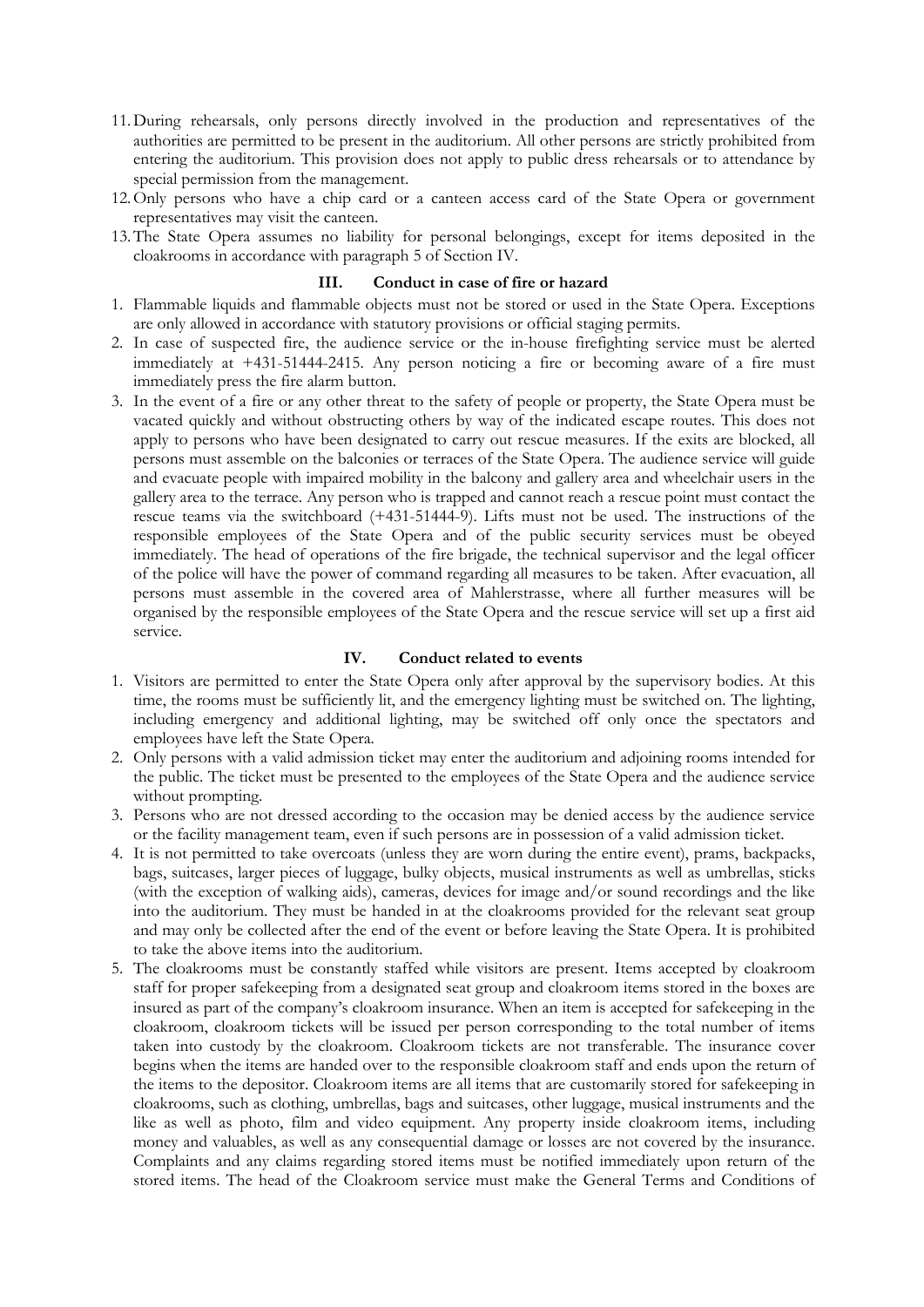Insurance for Cloakroom Insurance available for inspection.

- 6. The public security services, the audience service and the facility management team may carry out personal checks and searches of bags, suitcases and the like.
- 7. Visitors may take seats only as legitimised by an admission ticket or as indicated by the audience service and/or by employees of the State Opera. Standing room is only provided in the specially designated areas. Any unauthorised change of seating is prohibited, and in the event of a change to a (better) seat, the difference to the price of the standing room or seat ticket may be charged, or the visitor may be expelled from this seat or even from the event if the visitor refuses to vacate the seat.
- 8. Wheelchair users (and their companions, if applicable) can only participate in an event to the extent that places approved for such use are available; they will be informed about the escape route to the designated exits before the start of the event. The wheelchair-accessible lift will be available during the event and may only be used when a lift operator is present. Barrier-free accessible toilets (parquet floor and gallery) can be unlocked with the Euro-Key.
- 9. As a rule, late visitors will not be admitted after the start of the performance. Out of deference to the performing artists and other visitors, late entries are permitted only during breaks. Unauthorised entry to the auditorium constitutes a violation of the House Rules, which may result in being expelled from the State Opera or, in more serious cases, in being banned from the premises of the State Opera.
- 10.Any disruptive behaviour in the State Opera must be avoided, in particular during an event or a rehearsal.
- 11.Mobile phones must be switched off or set to mute during the event. Persons not belonging to the company are prohibited from using mobile phones and other portable electronic devices (tablet computers, laptops, video cameras, Gameboys, etc.) that may disturb the performing artists and/or other visitors due to noise, (light) glow or the like during the event.
- 12.The monitors for the subtitling system installed in the spectator area must be handled with care. Defects do not give rise to a claim for reimbursement of the ticket price, not even partially. Visitors are requested to report any detected defects to the audience service.
- 13.If medical assistance is required during an event, the audience service must be informed immediately, who will then inform the physician on duty and the responsible representative of the management and the facility management team.
- 14.It is prohibited to remove or change furnishings of the State Opera without authorisation. Any handling or commissioning of technical equipment, such as lighting equipment and all machinery, by unauthorised persons is prohibited. Any person causing damage to equipment beyond normal wear and tear, or handling or commissioning such equipment without authorisation shall be fully liable.
- 15.In the event of a dispute, the audience service may act as a mediator and may rely on the support of the facility management team, the in-house firefighting service and public authorities in the event that visitors fail to obey their instructions. Complaints of visitors about the external operation of an event, perceived defects or damage must be brought to the attention of the audience service, which will then inform the facility management service accordingly.
- 16.Lost property must be handed over to the audience service, which must also secure unattended objects. Lost property is stored by the head of the cloakroom service until the end of the event and held in safekeeping by the in-house firefighting service for a period of six months after the end of the event. Any lost property not reclaimed within this period will be handed over to the lost property service of the Municipal District Office of the City of Vienna. ID cards, keys, money, credit cards and the like will be handed over to the Municipal District Office of the City of Vienna on the day following the find.

# **V. Return or refund of purchased tickets and cancellation or changes to events at the Vienna State Opera**

- 1. Except as provided for in paragraph 2 and paragraph 5, no purchased tickets will be returned or refunded. No refund will be provided for unused tickets (e.g. if access is refused), for only partially used tickets (e.g. due to late arrival) or for any lost tickets.
- 2. If another work is performed instead of the work indicated on the admission ticket, any tickets already purchased (except tickets at reduced prices or subscription tickets) will be taken back by the State Opera against a refund of the regular ticket price. The option to return the ticket is available from the date of the announcement of the change until the end of the third day after the date of the event at the ticket sales points of the federal theatre agency, or on the date of the event at the box office of the State Opera. Only tickets with an intact tear-off strip will be accepted for a refund. If any reserved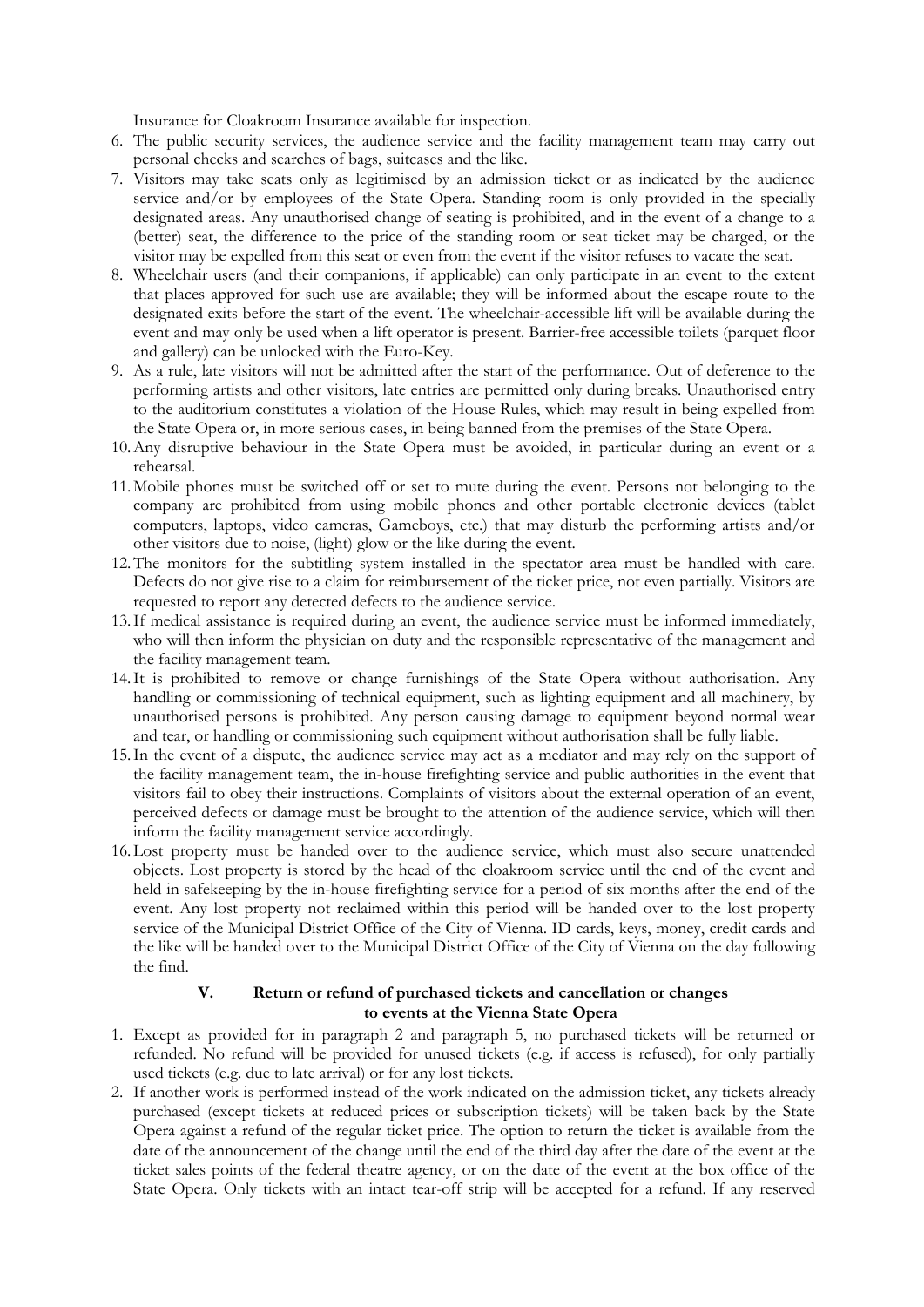tickets that have already been paid for are not collected due to such a change of event, the paid amount will be refunded to an account indicated in writing by the customer.

- 3. A change in cast constitutes under no circumstance a reason for the return of a ticket or refund of the ticket price. Announcements of the cast are not deemed to form a contractual basis for the purchase of tickets. Changes to the cast remain expressly reserved.
- 4. Furthermore, the State Opera expressly reserves the right to postpone the start of the event to a different time, even at short notice. Visitors are advised to check for any changes on the day of the event, e.g. at www.wiener-staatsoper.at, tel.: +431-51444-0 or a current daily newspaper.
- 5. In the event of cancellation of an event, a substitute event will be offered; if this is not possible for technical reasons, the admission price shall only be refunded if less than half of the performance has taken place at the time of cancellation.
- 6. All other claims of customers or visitors, for whatever legal reason, are excluded in all cases mentioned in section V. in any case; in particular, expenses of customers or visitors in connection with attending the event (e.g. travel and accommodation costs) will not be reimbursed.

#### **VI. Photography and recordings**

- 1. Photography during the event is prohibited without exception. Photography for private purposes taken before and after the event or during breaks is permitted; all other uses require separate approval of the State Opera. The production of sound, image and/or image sound recordings of any kind before, during and after the event or during the breaks is prohibited without exception without a separate permission of the State Opera. The installation of tripod headlights and cameras is only permitted with appropriate official approval. In the event of violations, the facility management team is authorised to confiscate cameras, video cameras, tape recorders or other devices for the duration of the event. Any produced sound, image and/or image sound carriers and the like will be secured and deleted by the responsible employees of the State Opera at the expense of the filming or recording person. In addition, the visitor may be expelled from the event by the facility management team, and in the event of further violations the person may be banned from the premises of the State Opera.
- 2. In the case of image, sound and photo recordings (television, radio, internet, film, print media, etc.), the visitor agrees that the recordings made by him/her during or in connection with the event or all recordings made by him/her at the State Opera may be used without remuneration and without temporal, spatial and numerical restriction in any technical process currently known and developed in the future within the scope of normal use.

### **VII. Ensuring public safety and security**

Visitors who disturb an event or harass other visitors or employees of the State Opera may be expelled from the auditorium or the State Opera by the facility management team or the audience service. If the efforts of the audience service, the facility management team and of the in-house firefighting service remain unsuccessful, they may contact the in-house firefighting service, the supervisory officer of the security forces and the attending public safety and security authorities and rely on their support to secure the proper operational processes and/or the conduct of the performance, e.g. by enforcing a ban from the premises of the State Opera. In particular, they may remove the disrupting person(s) from the State Opera.

### **VIII. Procedure in case of violations and consequences of non-compliance with the House Rules**

1. The instructions of employees of the State Opera and the supervisory officers on duty for the purpose of complying with the House Rules, intended to ensure security and order and the proper operational processes and/or the conduct of the event, must be obeyed. In the event of violations of these instructions, the facility management team is authorised to demand the presentation of proof of identity and, in the case of gross violations, exclude the person(s) from participating in the event and to expel them from the State Opera or to issue a ban from the premises of the State Opera. Visitors who have already disturbed previous events, harassed other visitors or have not complied with the House Rules may be refused access to the event despite holding a valid admission ticket or prevented from purchasing tickets for a certain period of time or permanently in particularly severe cases. Likewise, persons who have been banned from the premises of the State Opera must be removed from the premises of the State Opera. The purchase price of the tickets concerned will not be refunded (not even in part) in any of these cases. In particular, no expenses of the customer or visitor in connection with attending the event (e.g. travel or accommodation costs) will be refunded.